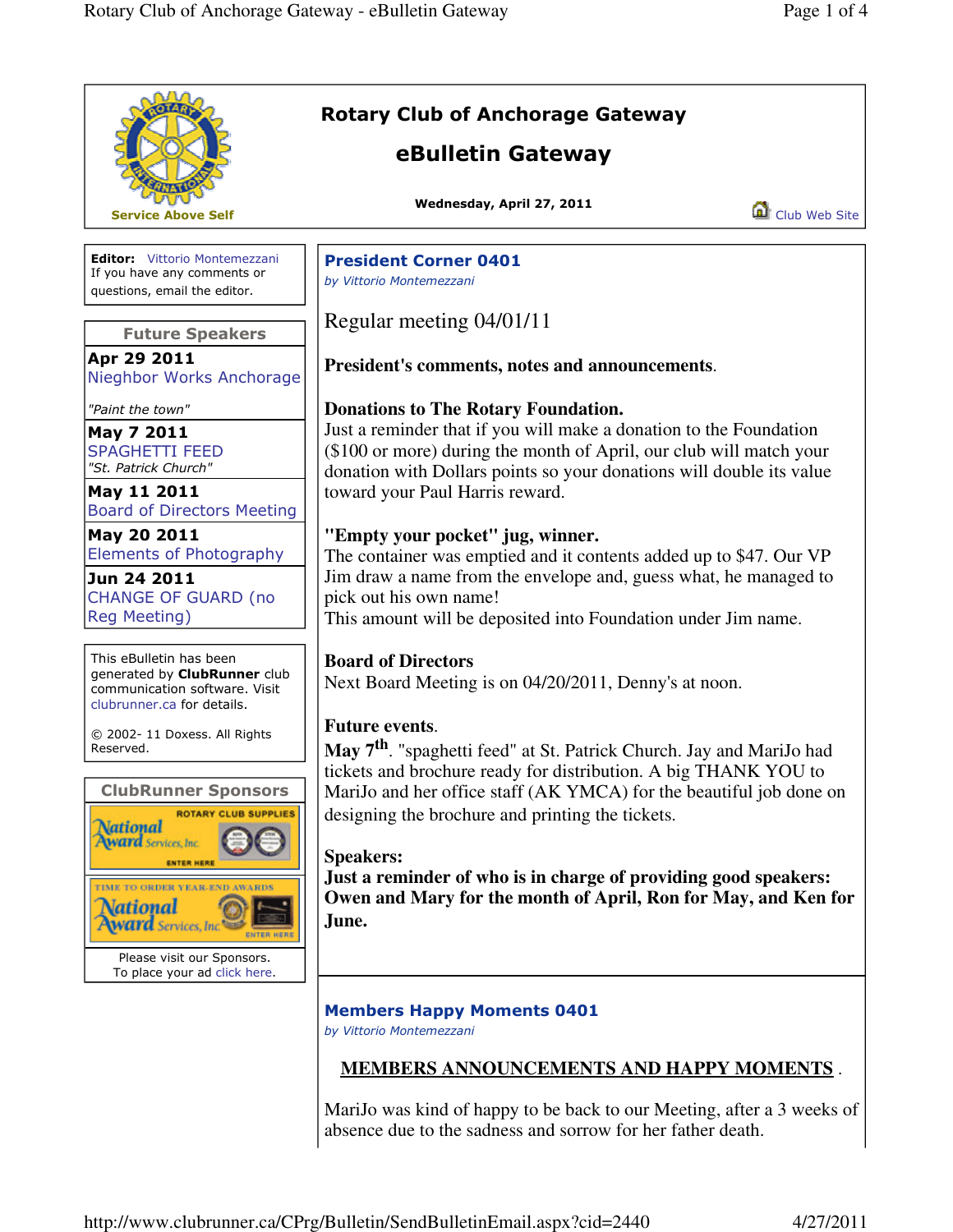|                                                                                | root canals he had done (or received).                                                                                                                                                                                                                                                 |  |                                    |
|--------------------------------------------------------------------------------|----------------------------------------------------------------------------------------------------------------------------------------------------------------------------------------------------------------------------------------------------------------------------------------|--|------------------------------------|
| <b>BEST WISHES TO OUR MEMBERS:</b><br><b>Birthday &amp; Anniversary Report</b> |                                                                                                                                                                                                                                                                                        |  |                                    |
|                                                                                |                                                                                                                                                                                                                                                                                        |  | Date Range: March 31 to<br>April 8 |
| <b>Birthdays</b>                                                               |                                                                                                                                                                                                                                                                                        |  |                                    |
| <b>Member Name</b>                                                             | <b>Birthday</b>                                                                                                                                                                                                                                                                        |  |                                    |
| No member(s) have birthdays<br>within this range.                              |                                                                                                                                                                                                                                                                                        |  |                                    |
| <b>Anniversaries</b>                                                           |                                                                                                                                                                                                                                                                                        |  |                                    |
| <b>Member Name</b>                                                             | <b>Anniversary / Spouse Name</b>                                                                                                                                                                                                                                                       |  |                                    |
| No member(s) have<br>anniversaries within this range.                          |                                                                                                                                                                                                                                                                                        |  |                                    |
| <b>Club Anniversaries</b>                                                      |                                                                                                                                                                                                                                                                                        |  |                                    |
| <b>Member Name</b>                                                             | <b>Induction Date / Number of Years</b><br>(Effective the day of induction this year)                                                                                                                                                                                                  |  |                                    |
| Evans, Barry                                                                   | March 31 1998 (13 years)                                                                                                                                                                                                                                                               |  |                                    |
| Evans, Jacqueline                                                              | March 31 1998 (13 years)                                                                                                                                                                                                                                                               |  |                                    |
| Evans, Mayfield                                                                | March 31 1998 (13 years)                                                                                                                                                                                                                                                               |  |                                    |
| Pace, Russell                                                                  | March 31 1998 (13 years)                                                                                                                                                                                                                                                               |  |                                    |
| Tatum, Alex                                                                    | March 31 1998 (13 years)                                                                                                                                                                                                                                                               |  |                                    |
| Belanger, Mary                                                                 | April 7 2008 (3 years)                                                                                                                                                                                                                                                                 |  |                                    |
| by Vittorio Montemezzani<br><b>Japanese Rotarians witness devastation</b>      |                                                                                                                                                                                                                                                                                        |  |                                    |
| By Ryan Hyland                                                                 |                                                                                                                                                                                                                                                                                        |  |                                    |
| Rotary International News - 6 April 2011                                       | Director Masahiro Kuroda. "I thought I was going to die."                                                                                                                                                                                                                              |  |                                    |
|                                                                                | The earth seemed to be shaking forever, and it was so strong," says RI<br>Kuroda, a physician, was seeing a patient on the second floor of his<br>medical clinic in Hachinohe, Aomori, Japan, when a 9.0-magnitude<br>earthquake off the country's northeast coast struck on 11 March. |  |                                    |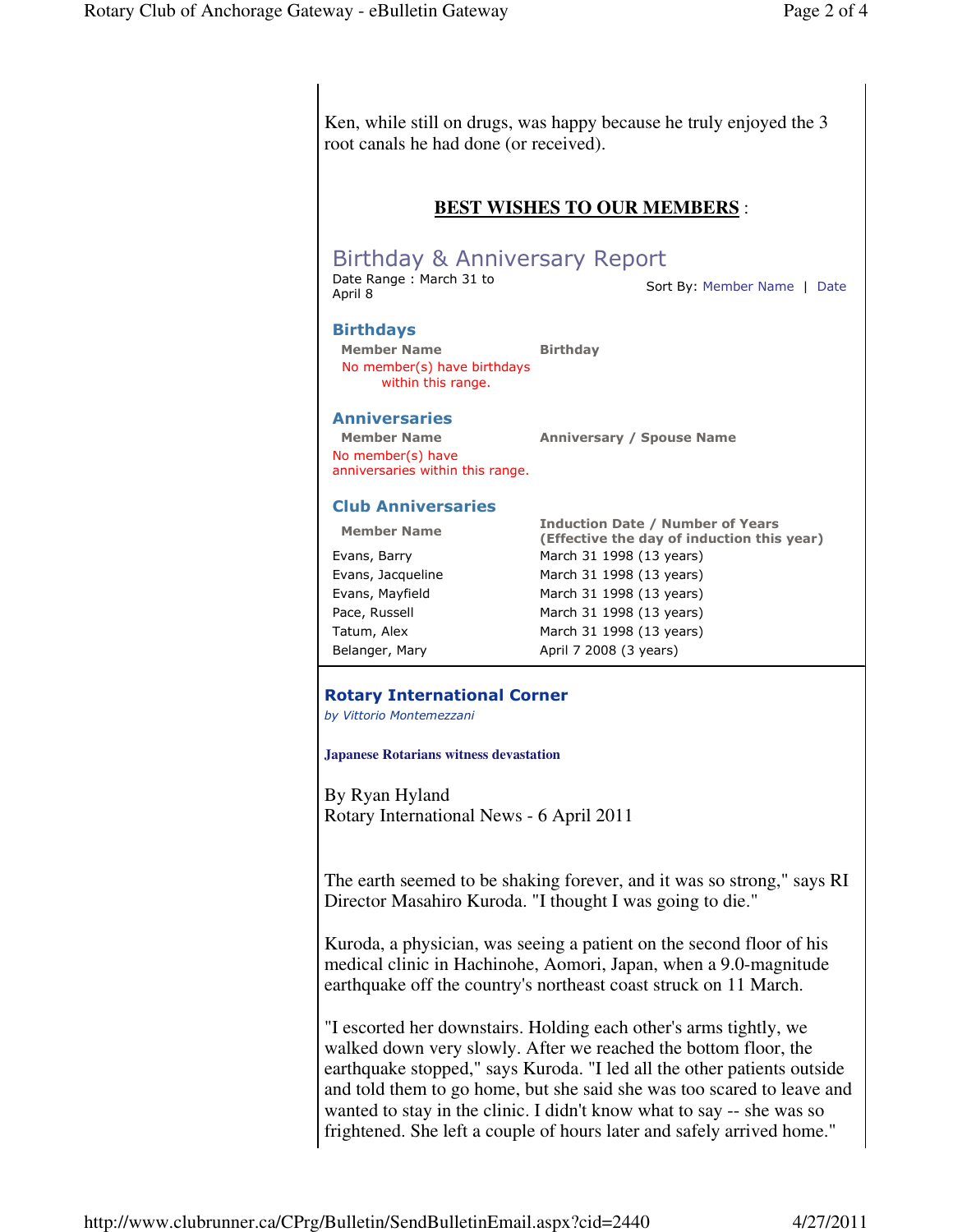The quake, the largest to hit Japan in recorded history, triggered a tsunami that swept 6 miles inland, destroying entire villages.

Kuroda and several staff members stayed at the clinic overnight after hearing on the radio that the waves had come close to the building. Kuroda's home and clinic were spared, but just a couple of miles east, the tsunami and quake had caused major destruction.

"All I was trying to do was to prepare for the night and get heat," he says. "It was very cold. I tried to find some oil and batteries for the stove and candles. The electricity went out, so it was dark and hard for everyone to walk around. There were constant aftershocks, really strong ones. We all were very scared."

Kuroda says he couldn't reach fellow Rotarians at first.

"Landline phones, cell phones, and e-mail were down for three days, We were completely isolated," he says. "In the hardest-hit areas of District 2520 [Iwate and Miyagi], we don't know all the details of the damage. There are still Rotarians we haven't been able to contact yet."

Naoki Narayama, governor of District 2520, visited some of the affected villages soon after the earthquake.

"Our district, especially its Pacific coastal areas, sustained very severe damage. The devastation is much bigger than what we are seeing on TV," he says. "Search and rescue efforts continue. In the areas hit by the tsunami, there is an acute shortage of food, water, gas, and medical supplies."

Narayama fears that the death toll, already estimated at more than 12,000, will rise. But he is encouraged by the response of Rotarians.

"In this darkest hour, I have received numerous heartwarming messages from Rotarians all over the world," he says. "Their considerate inquiries and kind offers of helping hands have greatly encouraged us to tackle this daunting destruction."

Tatsuo Seshita, governor of District 2550 (Tochigi), says his district wasn't hit by the tsunami but was badly damaged by the quake.

"I kept under my desk. I was afraid that the shaking would continue forever," says Seshita. "When the big pillar in my office cracked, I thought it was going to fall down on top of me. Luckily it stood, but I thought my time had come."

Seshita traveled to the city of Kamaishi on 2 April to deliver relief supplies to a medical clinic run by Toshiro Ueda, of the Rotary Club of Otsuchi, Iwate. Ueda was barely able to escape to the fourth floor of the clinic during the tsunami, which reached up to the third floor.